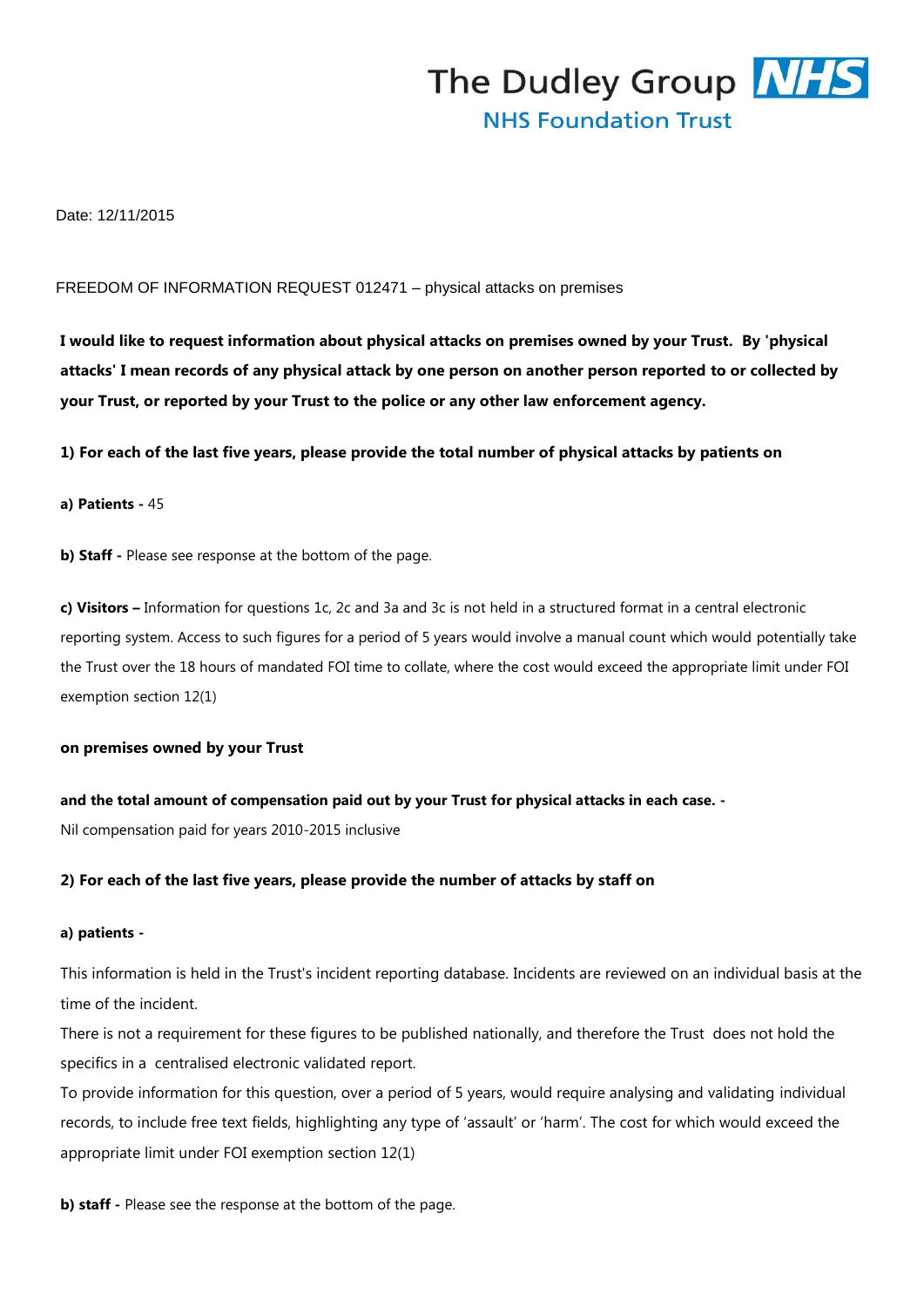**c) visitors –** Information for questions 1c, 2c and 3a and 3c is not held in a structured format in a central electronic reporting system. Access to such figures for a period of 5 years would involve a manual count which would potentially take the Trust over the 18 hours of mandated FOI time to collate, where the cost would exceed the appropriate limit under FOI exemption section 12(1)

### **on premises owned by your Trust**

### **and the total amount of compensation paid out by your Trust for physical attacks in each case.**

Nil compensation paid for years 2010-2015 inclusive

### **3) For each of the last five years, please provide the number of physical attacks by visitors on**

**a) patients -** Information for questions 1c, 2c and 3a and 3c is not held in a structured format in a central electronic reporting system. Access to such figures for a period of 5 years would involve a manual count which would potentially take the Trust over the 18 hours of mandated FOI time to collate, where the cost would exceed the appropriate limit under FOI exemption section 12(1)

**b) staff -** Please see the response at the bottom of the page.

**c) visitors –** Information for questions 1c, 2c and 3a and 3c is not held in a structured format in a central electronic reporting system. Access to such figures for a period of 5 years would involve a manual count which would potentially take the Trust over the 18 hours of mandated FOI time to collate, where the cost would exceed the appropriate limit under FOI exemption section 12(1)

# **on premises owned by your Trust**

# **and the total amount of compensation paid out by your Trust for physical attacks in each case.**

Nil compensation paid for years 2010-2015 inclusive

Response for questions 1 a-c, 2 a-c and 3 a-c):

Information regarding assaults on staff is published and available on the NHS Protect website. As the information is already in the public domain the Trust wishes to use FOI exemption Section 21 Information Accessible to Applicant by other means. Please find the links below to the information.

The Trust reports assaults externally to the NHS Protect website, which contains the national NHS statistics for assaults against staff (specific assailants are not required to be shown separately) reflecting their definition of intent and actual physical contact: [www.nhsbsa.nhs.uk/protect](http://www.nhsbsa.nhs.uk/protect) . Specific figures can be found under the following links;

2013 - 14 [http://www.nhsbsa.nhs.uk/Documents/SecurityManagement/Reported\\_Physical\\_Assaults\\_2013-14.pdf](http://www.nhsbsa.nhs.uk/Documents/SecurityManagement/Reported_Physical_Assaults_2013-14.pdf) 

2012 - 13 [http://www.nhscounterfraud.nhs.uk/2012-](http://www.nhscounterfraud.nhs.uk/2012-13%20Reported%20physical%20assaults%20on%20NHS%20staff%20NO%20PCT%20&%20SHA%20v2%20PCC.pdf) [13%20Reported%20physical%20assaults%20on%20NHS%20staff%20NO%20PCT%20&%20SHA%20v2%20PCC.pdf](http://www.nhscounterfraud.nhs.uk/2012-13%20Reported%20physical%20assaults%20on%20NHS%20staff%20NO%20PCT%20&%20SHA%20v2%20PCC.pdf)